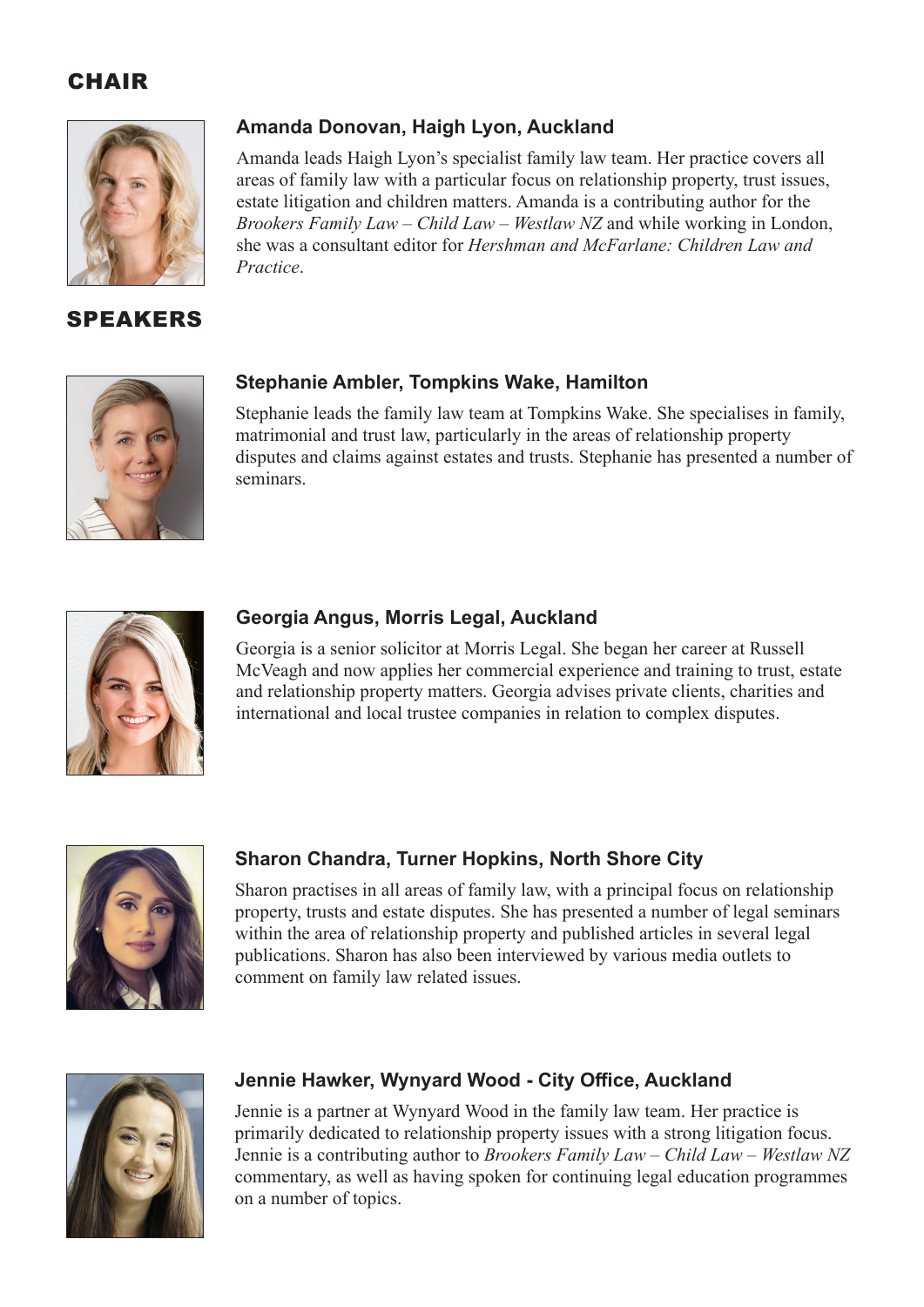### SPEAKERS



### **Isaac Hikaka, LeeSalmonLong, Auckland**

Isaac has particular expertise in disputes involving interactions between trusts and other areas of the law, including complex relationship property claims and international trust disputes. He regularly appears in cases in New Zealand and the Pacific Islands.



### **Shane Hussey, Hussey & Co, Auckland**

Shane is a chartered accountant who provides a range of litigation support services (eg business valuations, loss assessments). He has carried out numerous economic disparity calculations, pursuant to s 15, including for the wife in *X v X.*



### **Jeremy Johnson, Wynn Williams, Christchurch**

Jeremy is an experienced litigator and dispute resolution specialist. He has particular expertise in commercial, insolvency, equity and trust law. Jeremy is regularly involved in relationship property cases that have a trust element to them. He also has a particular interest in arbitration being a Fellow of AMINZ. Jeremy is a member of STEP and is recognised as being a leader in his field by the 2018 *Chambers Asia Pacific* and *Chambers Global* and recommended by 2017 Legal 500 global legal directories.



### **Sally Morris, Morris Legal, Auckland**

Sally is a partner at Morris Legal, is admitted as a Barrister and Solicitor in New Zealand, New South Wales and New York, and has a Master of Laws degree from Columbia University. She has an established reputation in the field of relationship property, trust and estate disputes, appearing regularly in the Family Court, High Court and Court of Appeal on behalf of trustees, beneficiaries, executors, charities and private clients.



### **Rod White, Hussey & Co, Auckland**

Rod is a financial analyst who focuses on the litigation support side of Hussey & Co. He has also carried out numerous economic disparity calculations and assisted Shane Hussey in the development of the *X v X* calculations.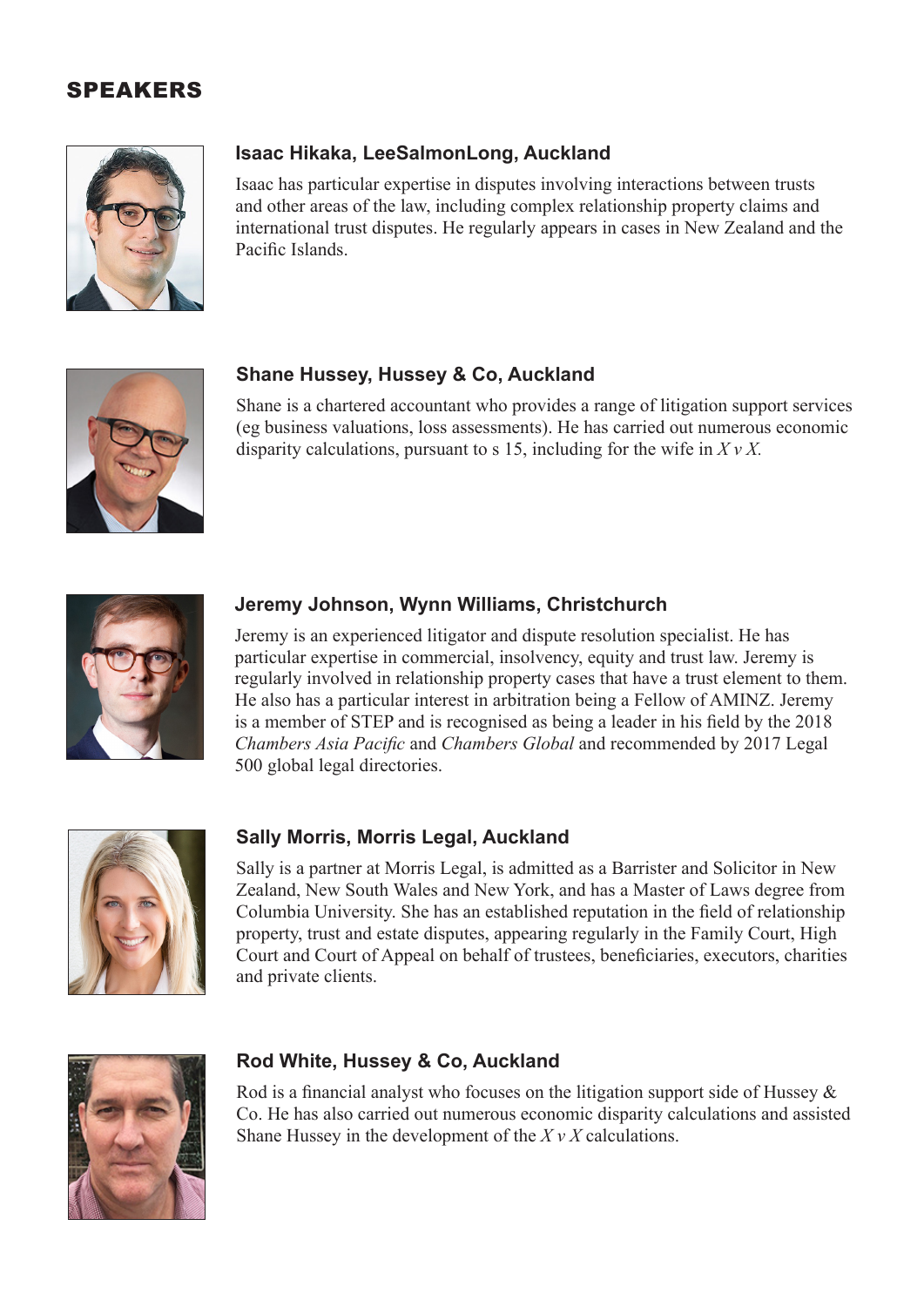### **CONTENTS**

### In session order

### **Ménage à Trois**

| Georgia Angus & Sally Morris |  |
|------------------------------|--|

### **Constrictive Trusts: an update**

| Constructive Developments in Property Relationship Law? The development of the |  |
|--------------------------------------------------------------------------------|--|
|                                                                                |  |
| Shane Campbell & Jeremy Johnson                                                |  |

### **Practical Tips and Tricks**

| Tips and Tricks for Litigation – utilising the Family Court Rules to your advantage  23 |  |
|-----------------------------------------------------------------------------------------|--|
| Amanda Donovan & Jennie Hawker                                                          |  |

#### **The Latest Hits**

| Sharon Chandra |  |
|----------------|--|

#### *Scott v Williams* **– Economic Disparity – Part One**

| Stephanie Ambler |  |
|------------------|--|

### **Economic Disparity – Part Two**

| Section 15 Calculations in light of <i>Scott v Williams</i> and a Comment on "Fair Value" 73 |  |
|----------------------------------------------------------------------------------------------|--|
| Shane Hussey & Rod White                                                                     |  |

### **Is It Actually a Trust?**

| Isaac Hikaka |  |
|--------------|--|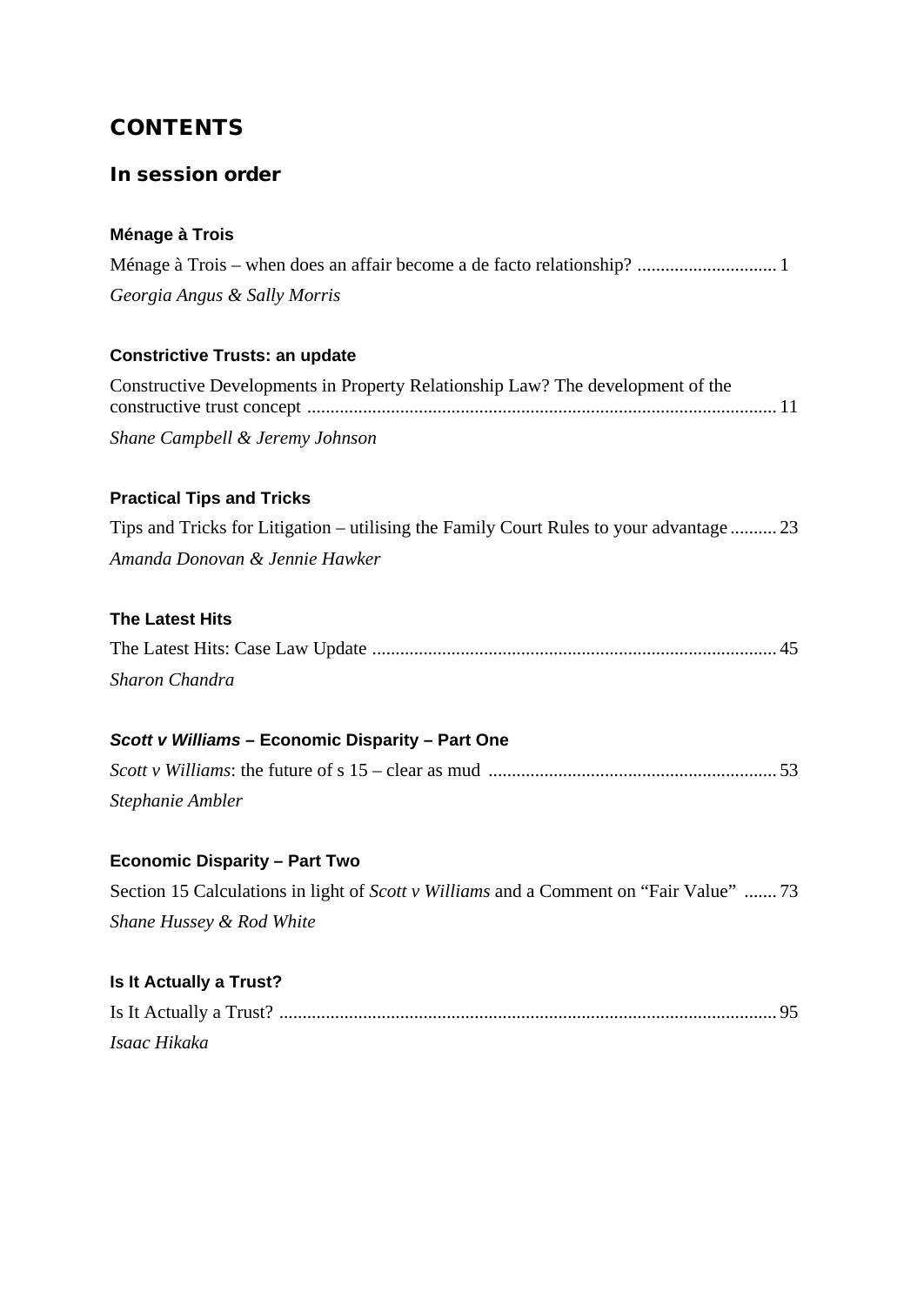# **CONTENTS**

# Alphabetical by author/presenter

| <b>Author</b>  |           | <b>Title</b>                                                      | Page         |
|----------------|-----------|-------------------------------------------------------------------|--------------|
| <b>Ambler</b>  | Stephanie | Scott v Williams – Economic Disparity – Part<br>One               | 53           |
| <b>Angus</b>   | Georgia   | Ménage à Trois<br>Joint paper with Sally Morris                   | $\mathbf{1}$ |
| Chandra        | Sharon    | The Latest Hits                                                   | 45           |
| <b>Donovan</b> | Amanda    | Practical Tips and Tricks<br>Joint paper with Jennie Hawker       | 23           |
| <b>Hawker</b>  | Jennie    | Practical Tips and Tricks<br>Joint paper with Amanda Donovan      | 23           |
| <b>Hikaka</b>  | Isaac     | Is It Actually a Trust?                                           | 95           |
| <b>Hussey</b>  | Shane     | Economic Disparity – Part Two<br>Joint paper with Rod White       | 73           |
| <b>Johnson</b> | Jeremy    | Constructive Trusts: an update<br>Joint paper with Shane Campbell | 11           |
| <b>Morris</b>  | Sally     | Ménage à Trois<br>Joint paper with Georgia Angus                  | $\mathbf{1}$ |
| White          | Rod       | Economic Disparity – Part Two<br>Joint paper with Shane Hussey    | 73           |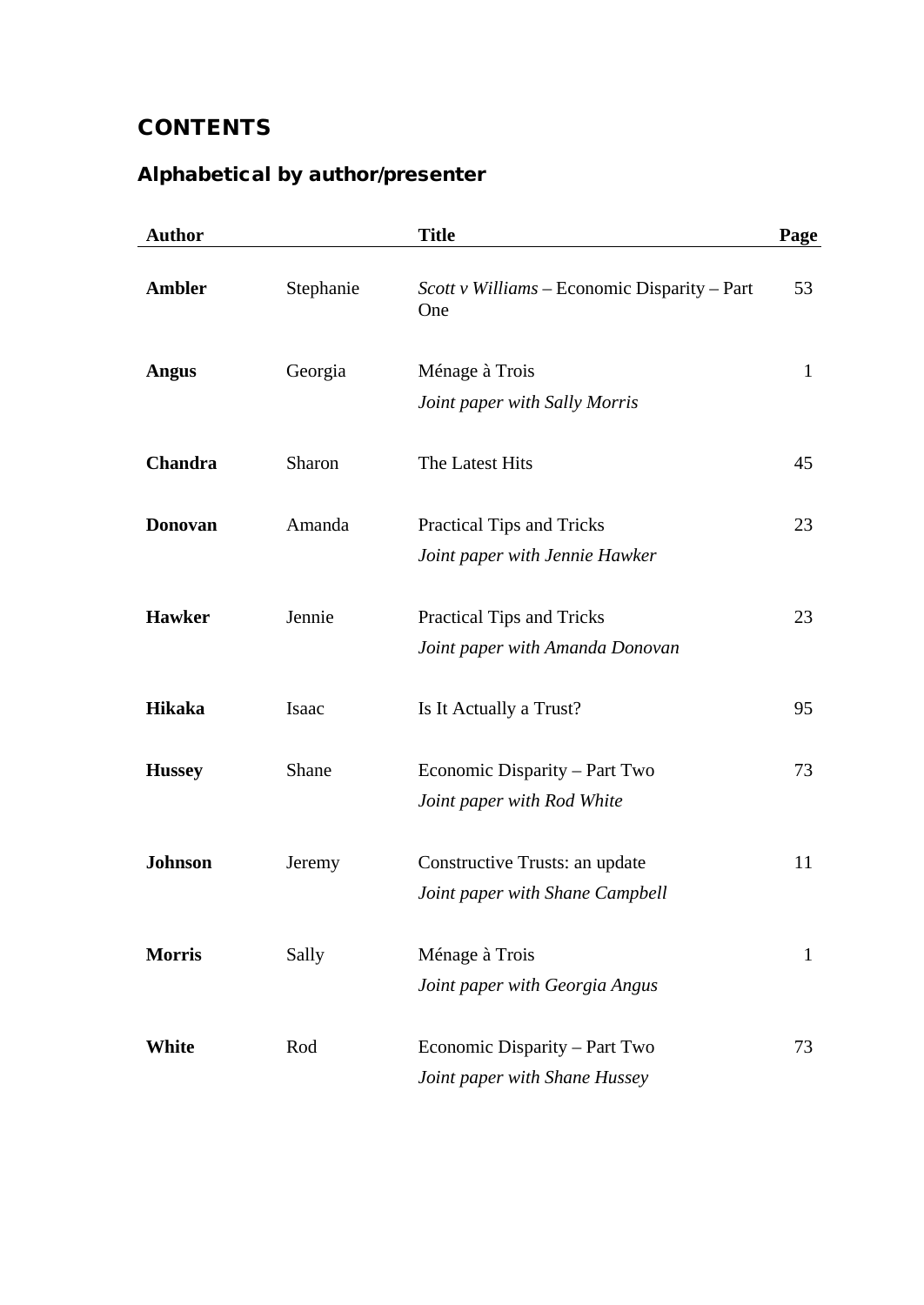## **CONTENTS**

| MÉNAGE À TROIS - WHEN DOES AN AFFAIR BECOME A DE FACTO RELATIONSHIP? 1    |  |
|---------------------------------------------------------------------------|--|
|                                                                           |  |
|                                                                           |  |
|                                                                           |  |
|                                                                           |  |
| <b>CONSTRUCTIVE DEVELOPMENTS IN PROPERTY RELATIONSHIP LAW? THE</b>        |  |
|                                                                           |  |
|                                                                           |  |
|                                                                           |  |
|                                                                           |  |
|                                                                           |  |
|                                                                           |  |
| TIPS AND TRICKS FOR LITIGATION - UTILISING THE FAMILY COURT RULES TO YOUR |  |
|                                                                           |  |
|                                                                           |  |
|                                                                           |  |
| WHERE TO FILE WHAT, WHEN AND PROCEDURE FOR TRANSFERS BETWEEN COURTS 30    |  |
|                                                                           |  |
|                                                                           |  |
|                                                                           |  |
|                                                                           |  |
|                                                                           |  |
|                                                                           |  |
|                                                                           |  |
|                                                                           |  |
|                                                                           |  |
|                                                                           |  |
|                                                                           |  |
|                                                                           |  |
|                                                                           |  |
|                                                                           |  |
|                                                                           |  |
|                                                                           |  |
|                                                                           |  |
|                                                                           |  |
|                                                                           |  |
|                                                                           |  |
|                                                                           |  |
| SECTION 15 CALCULATIONS IN LIGHT OF SCOTT V WILLIAMS AND A COMMENT ON     |  |
|                                                                           |  |
|                                                                           |  |
| APPENDIX A - DERIVATION OF S 15 CLAIM PER "CLASSIC" X V X APPROACH 33     |  |
| APPENDIX B - DERIVATION OF S 15 CLAIM PER "UPDATED" X V X APPROACH 85     |  |
| APPENDIX C - DERIVATION OF S 15 CLAIM PER INCOME DISPARITY ARNOLD         |  |
| APPENDIX D - DERIVATION OF S 15 CLAIM PER X V X ENHANCEMENT APPROACH89    |  |
| APPENDIX E - DERIVATION OF THE "FAIR VALUE" OF SUPER PROFIT STREAM 91     |  |